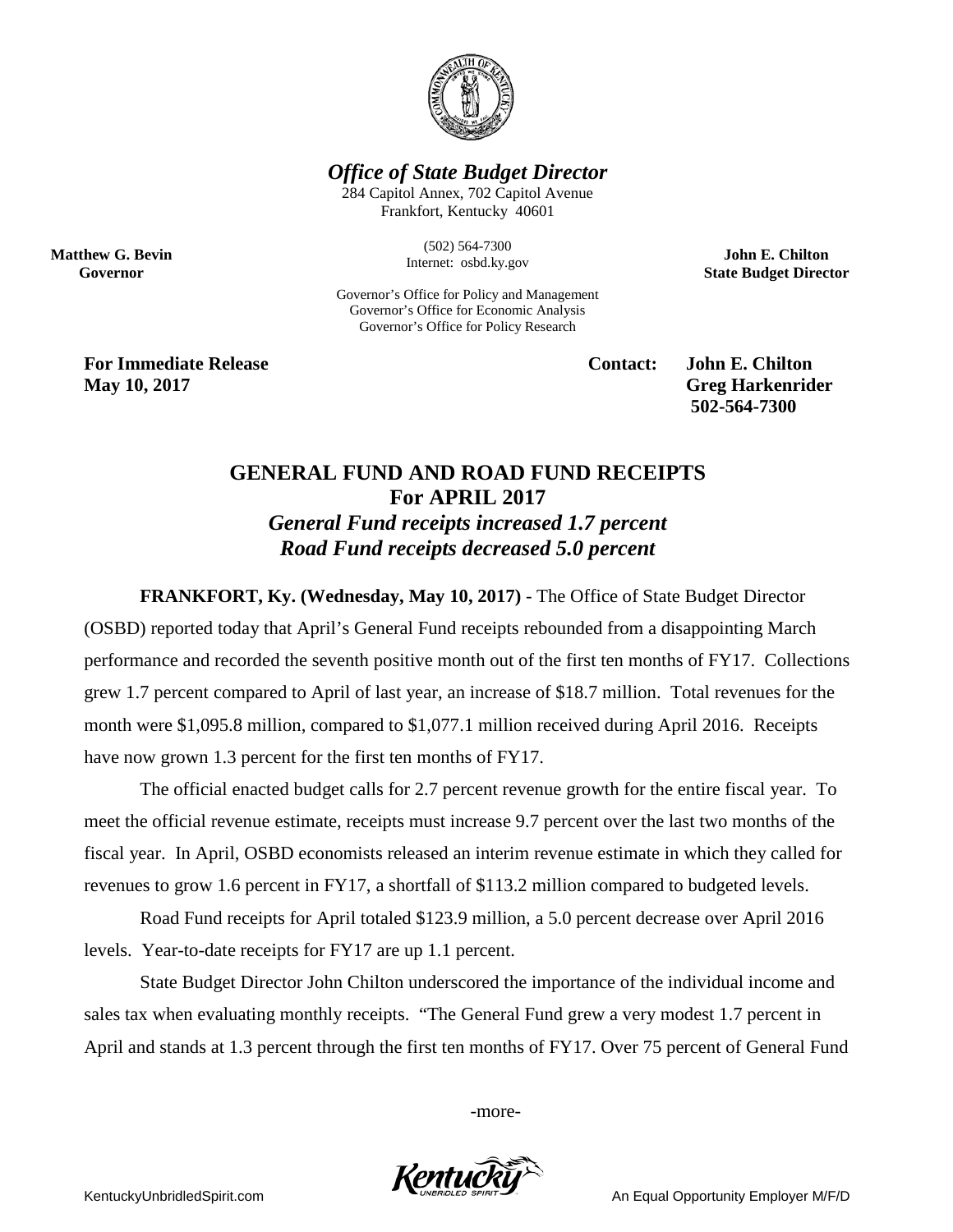receipts come from the sales tax (33.4 percent) and the individual income tax (42.5 percent). When these two taxes go through cyclical slumps, the General Fund struggles to grow. So far this fiscal year, the sales tax has grown 0.7 percent and the individual income tax stands at an increase of 2.6 percent after posting growth of 6.0 percent and 5.2 percent, respectively, in FY16. We will continue to look for signs of improving growth in the upcoming months."

Among the major accounts:

- Sales and use tax receipts increased 1.8 percent for the month and have now grown 0.7 percent year-to-date. Receipts in this account had declined in five of the six previous months, including each of the last three months.
- Corporation income tax receipts rose 1.4 percent in April but have decreased 5.7 percent so far this year. Declaration receipts improved but were mostly offset by lower balances on net returns. Compared to last year, most of the decrease in corporate tax receipts occurred in March 2017. We had hoped that the March decrease was attributable to the change in the due date of Federal corporate tax returns but the rebound that we hoped for did not occur in April.
- Individual income tax collections grew 3.8 percent in April and have grown 2.6 percent though the first 10 months of FY17. Withholding receipts have remained strong this year, increasing 3.3 percent so far in FY17. The remaining accounts, declarations, net returns and fiduciary, have all declined in FY17.
- Property tax collections rose 8.6 percent in April and are up 3.0 percent year-to-date.
- In April, cigarette tax receipts declined 1.7 percent and have declined 2.1 percent year-todate.
- Coal severance tax receipts reverted to their declining trajectory, falling 7.8 percent in April after posting gains in each of the immediately preceding three months. Through the first ten months of the fiscal year, collections are down 19.7 percent compared to last year.

Road Fund receipts fell 5.0 percent in April with collections of \$123.9 million. Year-to-date collection now stand at an increase of 1.1 percent. The official Road Fund revenue estimate call for revenues to decline 1.7 percent for the fiscal year. Based on year-to-date tax collections, revenues can fall 15.3 percent for the remainder of the year to meet the official estimate. In April, we released our interim revenue estimate that calls for Road Fund revenues to end the year with growth of 1.2 percent, or \$44.2 million above budgeted levels. Among the accounts for April, motor fuels grew 0.1 percent, motor vehicle usage revenue fell 14.9 percent and license and privilege receipts increased 2.0 percent.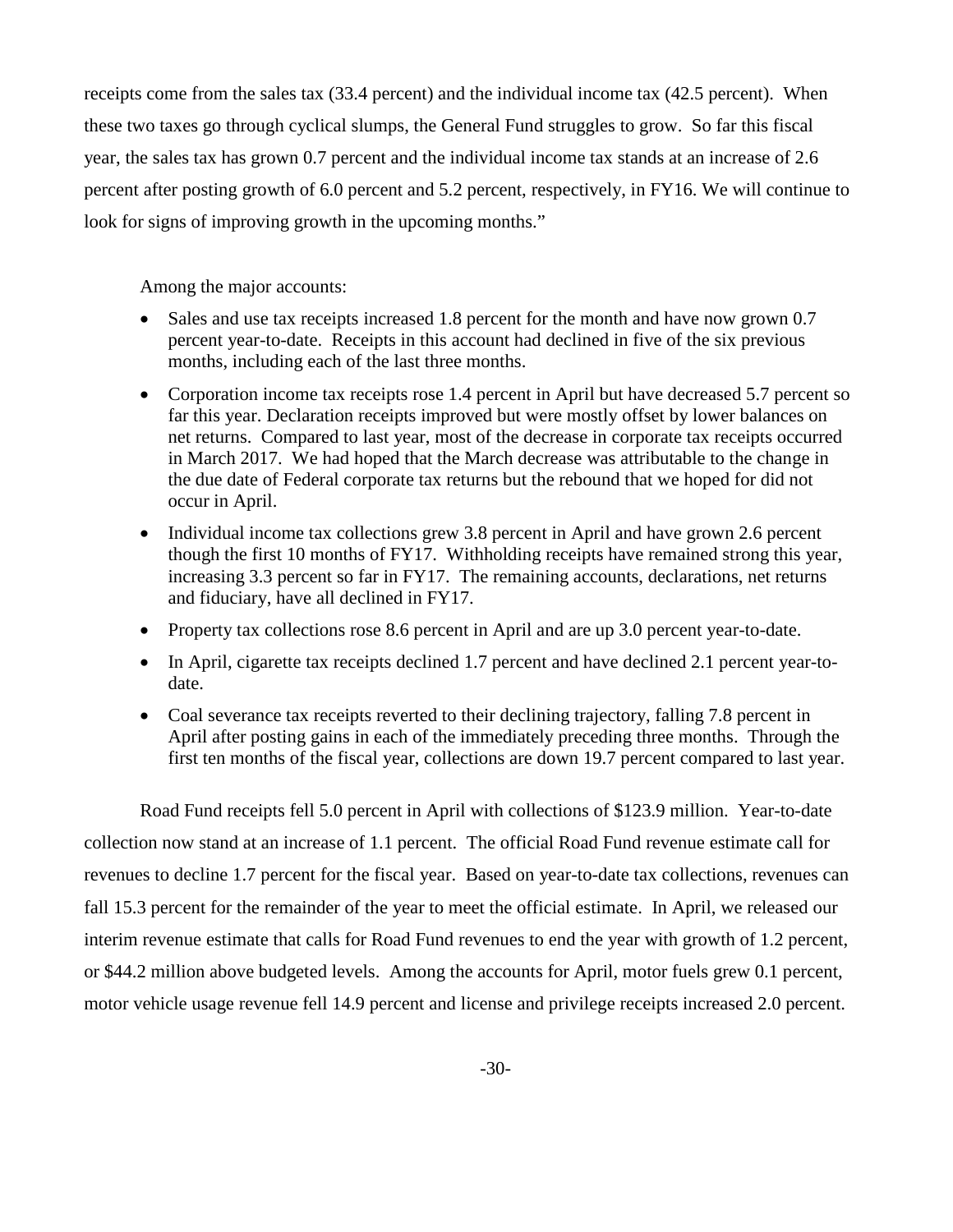## Volume 56 Number 10

## KENTUCKY STATE GOVERNMENT REVENUE <u>1. GENERAL FUND REVENUE</u>

|                                                           | <b>APRIL</b>                       | <b>APRIL</b>                       |                          | <b>JULY THROUGH APRIL</b>          |                                    |                  |
|-----------------------------------------------------------|------------------------------------|------------------------------------|--------------------------|------------------------------------|------------------------------------|------------------|
|                                                           | 2017                               | 2016                               | % Change                 | FY 2017                            | FY 2016                            | % Change         |
| <b>TOTAL GENERAL FUND</b><br>Tax Receipts                 | \$1,095,786,656<br>\$1,079,116,760 | \$1,077,083,134<br>\$1,054,650,080 | 1.7%<br>2.3%             | \$8,699,841,141<br>\$8,428,050,099 | \$8,591,066,779<br>\$8,322,286,383 | 1.3%<br>1.3%     |
| Sales and Gross Receipts                                  | \$362,576,927                      | \$354,828,804                      | 2.2%                     | \$3,374,476,305                    | \$3,354,451,970                    | $0.6\%$          |
| <b>Beer Consumption</b>                                   | 539,520                            | 603,122                            | $-10.5%$                 | 5,144,560                          | 5,362,254                          | -4.1%            |
| <b>Beer Wholesale</b>                                     | 5,138,415                          | 5,414,931                          | $-5.1%$                  | 49,268,427                         | 50,493,981                         | $-2.4%$          |
| Cigarette<br><b>Distilled Spirits Case Sales</b>          | 18, 157, 151<br>13,275             | 18,474,401<br>6,819                | $-1.7%$<br>94.7%         | 181,405,454<br>128,463             | 185,365,478<br>112,178             | $-2.1%$<br>14.5% |
| <b>Distilled Spirits Consumption</b>                      | 1,212,902                          | 660,535                            | 83.6%                    | 11,887,889                         | 10,559,941                         | 12.6%            |
| <b>Distilled Spirits Wholesale</b>                        | 3,820,214                          | 2,191,922                          | 74.3%                    | 36,658,616                         | 31,865,591                         | 15.0%            |
| Insurance Premium                                         | 375,077                            | 422.791                            | $-11.3%$                 | 100,228,386                        | 97,778,452                         | 2.5%             |
| Pari-Mutuel                                               | 1,176,990                          | 796,391                            | 47.8%                    | 5,206,459                          | 3,568,119                          | 45.9%            |
| Race Track Admission                                      | 0                                  | $\mathbf{0}$                       | $\hspace{0.05cm} \ldots$ | 141,991                            | 190,880                            | $-25.6%$         |
| Sales and Use<br>Wine Consumption                         | 323,609,761<br>261,592             | 317,897,561<br>176,498             | 1.8%<br>48.2%            | 2,901,775,769<br>2,570,600         | 2,881,551,652<br>2,604,819         | 0.7%<br>$-1.3%$  |
| Wine Wholesale                                            | 1,431,373                          | 959,013                            | 49.3%                    | 15,373,585                         | 13,711,242                         | 12.1%            |
| <b>Telecommunications Tax</b>                             | 5,065,883                          | 5,199,443                          | $-2.6%$                  | 46,876,208                         | 53,534,741                         | $-12.4%$         |
| <b>Other Tobacco Products</b>                             | 1,774,773                          | 2,025,100                          | $-12.4%$                 | 17,803,859                         | 17,744,461                         | 0.3%             |
| <b>Floor Stock Tax</b>                                    | 0                                  | 276                                | $-100.0%$                | 6,040                              | 8,182                              | $-26.2%$         |
| License and Privilege                                     | \$940,746                          | \$838,992                          | 12.1%                    | \$105,845,159                      | \$109,746,077                      | $-3.6%$          |
| Alc. Bev. License Suspension                              | 24,800                             | 29,450                             | $-15.8%$                 | 309,053                            | 402,951                            | $-23.3%$         |
| <b>Corporation License</b>                                | (474)                              | (9,799)                            | ---                      | 6,272                              | 133,788                            | $-95.3%$         |
| <b>Corporation Organization</b>                           | 0                                  | 9,460                              | $-100.0%$                | 971,452                            | 101,145                            | 860.5%           |
| Occupational Licenses                                     | 30,139                             | 53,504                             | $-43.7%$                 | 136,673                            | 190.931                            | $-28.4%$         |
| Race Track License                                        | 11,621                             | 0                                  | ---                      | 239,096                            | 276,150                            | $-13.4%$         |
| <b>Bank Franchise Tax</b><br><b>Driver License Fees</b>   | 807,812<br>66,848                  | 696,361<br>60,016                  | 16.0%<br>11.4%           | 103,597,128<br>585,484             | 108,099,497<br>541,615             | $-4.2%$<br>8.1%  |
|                                                           |                                    |                                    |                          |                                    |                                    |                  |
| <b>Natural Resources</b>                                  | \$10,258,146                       | \$10,357,540                       | $-1.0%$                  | \$109,632,892                      | \$130,631,025                      | $-16.1%$         |
| Coal Severance                                            | 7,742,161                          | 8,398,768                          | $-7.8%$                  | 85,080,598                         | 105,971,853                        | $-19.7%$         |
| Oil Production                                            | 442,730                            | 328,067                            | 35.0%                    | 4,268,366                          | 4,001,287                          | 6.7%             |
| <b>Minerals Severance</b><br><b>Natural Gas Severance</b> | 1,078,022<br>995,233               | 1,167,348<br>463,357               | $-7.7%$<br>114.8%        | 14,238,365<br>6,045,563            | 14,808,157                         | $-3.8%$<br>3.3%  |
|                                                           |                                    |                                    |                          |                                    | 5,849,728                          |                  |
| Income                                                    | \$677,244,000                      | \$661,163,457                      | 2.4%                     | \$4,226,038,761                    | \$4,126,164,707                    | 2.4%             |
| Corporation                                               | 44,287,449                         | 43,679,205                         | 1.4%                     | 342,348,999                        | 363,220,187                        | -5.7%            |
| Individual                                                | 599,337,264                        | 577,235,001                        | 3.8%                     | 3,701,506,833                      | 3,607,018,197                      | 2.6%             |
| <b>Limited Liability Entity</b>                           | 33,619,287                         | 40,249,251                         | $-16.5%$                 | 182, 182, 929                      | 155,926,323                        | 16.8%            |
| Property                                                  | \$23,064,146                       | \$21,232,925                       | 8.6%                     | \$555,398,980                      | \$539,017,503                      | 3.0%             |
| <b>Building &amp; Loan Association</b>                    | 0                                  | 0                                  | ---                      | 15,372                             | (11, 881)                          |                  |
| General - Real                                            | 2,665,276                          | 2,821,251                          | $-5.5%$                  | 271,197,271                        | 265,324,258                        | 2.2%             |
| General - Tangible                                        | 21,769,616                         | 22,098,522                         | $-1.5%$                  | 213.470.262                        | 212,194,647                        | 0.6%             |
| Omitted & Delinquent<br><b>Public Service</b>             | (2,945,845)                        | (4,531,558)                        | ---<br>100.2%            | 10,609,585                         | 6,917,441                          | 53.4%<br>10.3%   |
| Other                                                     | 1,572,198<br>2,901                 | 785,190<br>59,520                  | $-95.1%$                 | 58,433,522<br>1,672,968            | 52,992,813<br>1,600,224            | 4.5%             |
|                                                           |                                    |                                    |                          |                                    |                                    |                  |
| Inheritance Tax                                           | \$3,181,301                        | \$4,446,737                        | $-28.5%$                 | \$35,855,463                       | \$41,821,656                       | $-14.3%$         |
| Miscellaneous                                             | \$1,851,494                        | \$1,781,626                        | 3.9%                     | \$20,802,539                       | \$20,453,445                       | 1.7%             |
| <b>Legal Process</b>                                      | 1,008,285                          | 925,410                            | $9.0\%$                  | 11,030,101                         | 11,992,742                         | $-8.0\%$         |
| T. V. A. In Lieu Payments                                 | 830,072                            | 848,556                            | $-2.2%$                  | 9,690,032                          | 8,422,699                          | 15.0%            |
| Other                                                     | 13,137                             | 7,660                              | 71.5%                    | 82,406                             | 38,005                             | 116.8%           |
| <b>Nontax Receipts</b>                                    | \$16,290,645                       | \$21,947,524                       | $-25.8%$                 | \$264,068,657                      | \$263.686.480                      | 0.1%             |
| <b>Departmental Fees</b>                                  | 2,173,713                          | 2,457,017                          | $-11.5%$                 | 16,140,707                         | 16,731,559                         | $-3.5%$          |
| <b>PSC Assessment Fee</b>                                 | 439                                | 440                                | $-0.4%$                  | 13,032,139                         | 10,869,263                         | 19.9%            |
| <b>Fines &amp; Forfeitures</b>                            | 2,490,633                          | 2,024,443                          | 23.0%                    | 16,370,081                         | 17,756,980                         | $-7.8%$          |
| Income on Investments<br>Lottery                          | (424, 132)<br>20,000,000           | (71, 458)<br>20,000,000            | ---<br>0.0%              | (1, 351, 765)<br>196, 127, 129     | (710, 697)                         | 3.6%             |
| Sale of NOx Credits                                       | 0                                  | 0                                  | ---                      | 0                                  | 189,278,429<br>0                   |                  |
| Miscellaneous                                             | (7,950,008)                        | (2,462,918)                        |                          | 23,750,365                         | 29,760,945                         | $-20.2%$         |
| Redeposit of State Funds                                  | \$379,251                          | \$485,531                          | $-21.9%$                 | \$7,722,385                        | \$5,093,915                        | 51.6%            |
|                                                           |                                    |                                    |                          |                                    |                                    |                  |